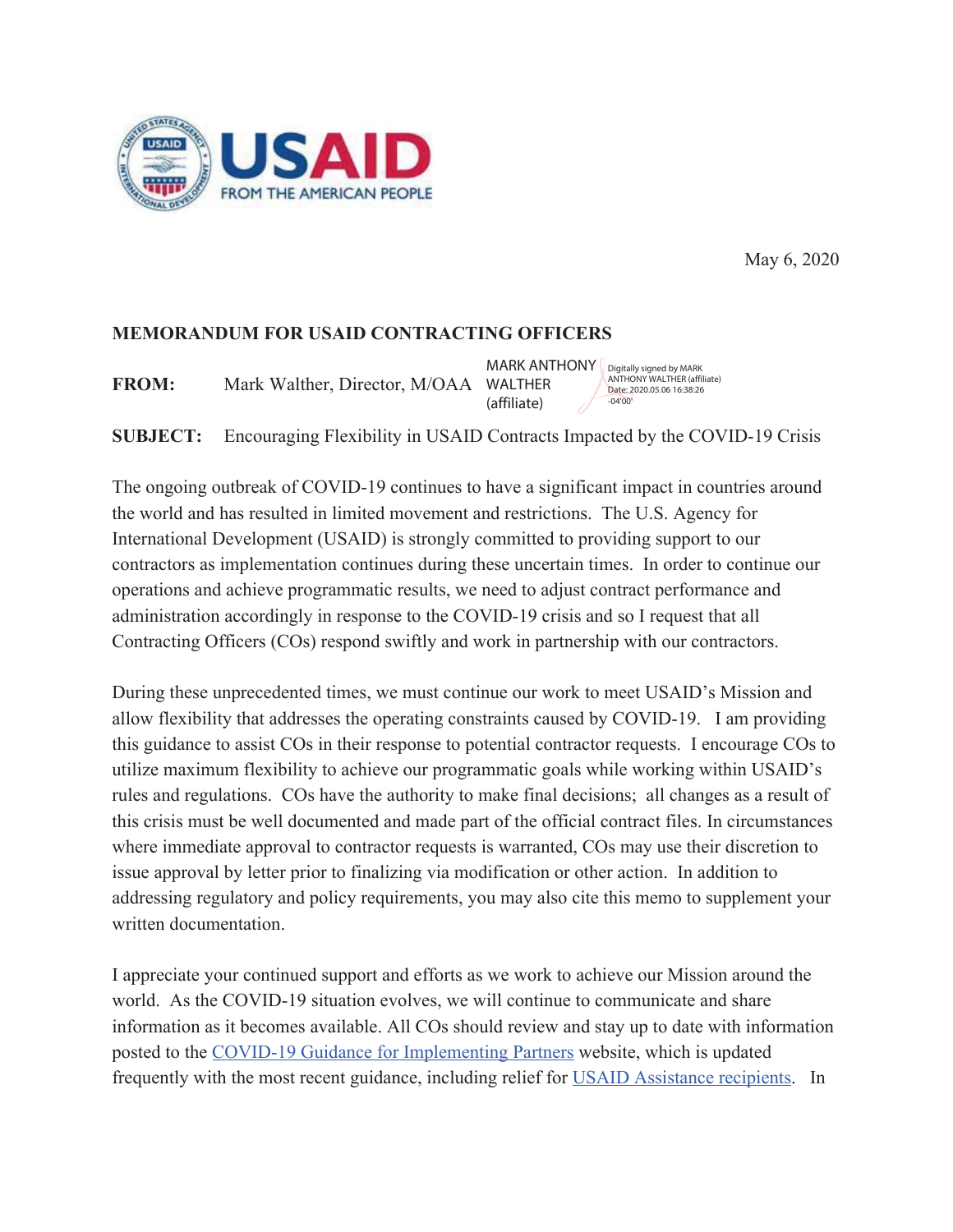addition, COs should familiarize themselves with OMB guidance issued in [OMB M-20-22](https://www.whitehouse.gov/wp-content/uploads/2020/04/M-20-22.pdf) [Preserving the Resilience of the Federal Contracting Base in the Fight Against the](https://www.whitehouse.gov/wp-content/uploads/2020/04/M-20-22.pdf) [Coronavirus Disease 2019 \(COVID-19\) a](https://www.whitehouse.gov/wp-content/uploads/2020/04/M-20-22.pdf)nd [OMB M-20-18 Managing Federal Contract](https://www.whitehouse.gov/wp-content/uploads/2020/03/M-20-18.pdf) [Performance Issues Associated with the Novel Coronavirus \(COVID-19\).](https://www.whitehouse.gov/wp-content/uploads/2020/03/M-20-18.pdf)

## **CO Guidance on Potential Contractor Requests**

- 1. **Revisions to Budget Line Items and Approval of Costs for Preparedness/Readiness:** As contract implementation continues, it is important that contractor preparedness and readiness are maintained. Changes in contractor operations may require budgetary shifts among line items as a result of the COVID-19 crisis. Therefore, I encourage that COs utilize maximum flexibility in approving all reasonable budget revisions that are within the scope and ceiling of the contract that continue to achieve contract results. In addition, contractors may request approval for specific costs associated with continuity and responsiveness to the COVID-19 crisis. I request that COs review these requests expeditiously and approve all allowable, reasonable, and allocable costs to the maximum extent possible. However, there may be instances where modifications to budgets and approval of costs for preparedness and readiness may not be prudent. Examples could be a project that is nearing completion or a newly awarded contract. COs should use their best judgment when making these decisions.
- 2. **Revisions to Work Plans:** Due to restrictions in place, contractors may need to shift their implementation plans in response. I encourage all COs to conduct outreach and work with their designated CORs to encourage flexibility in work plans. I recommend all reasonable changes be approved to work plans that are within the scope of the contract, while still working to achieve contract deliverables and results.
- 3. **Approval of Travel, Per Diem & Lodging:** In response to the COVID-19 crisis, contractors may have or need to evacuate long-term staff and eligible family members. AIDAR 752.7002 Travel and Transportation for use in cost reimbursement contracts performed in whole or in part overseas allows for reimbursement of emergency and irregular travel at amounts authorized by the Foreign Service Travel Regulations for USAID-direct hire employees in like circumstances when approved by the Mission Director. Further, AIDAR 752.7028 Differential and Allowances allows for the payment of compensation, post differential and allowances in the event of an emergency evacuation of employees, their dependents, or both, when authorized by the Mission Director. Within these limits, COs may approve travel and allowances for emergency evacuation due to the COVID-19 crisis. In addition, AIDAR 752.7032 International travel approval and notification, requires approval by CO and/or COR for all international travel directly and identifiably funded by USAID, as far in advance of the proposed travel as possible, but in no event less than three weeks before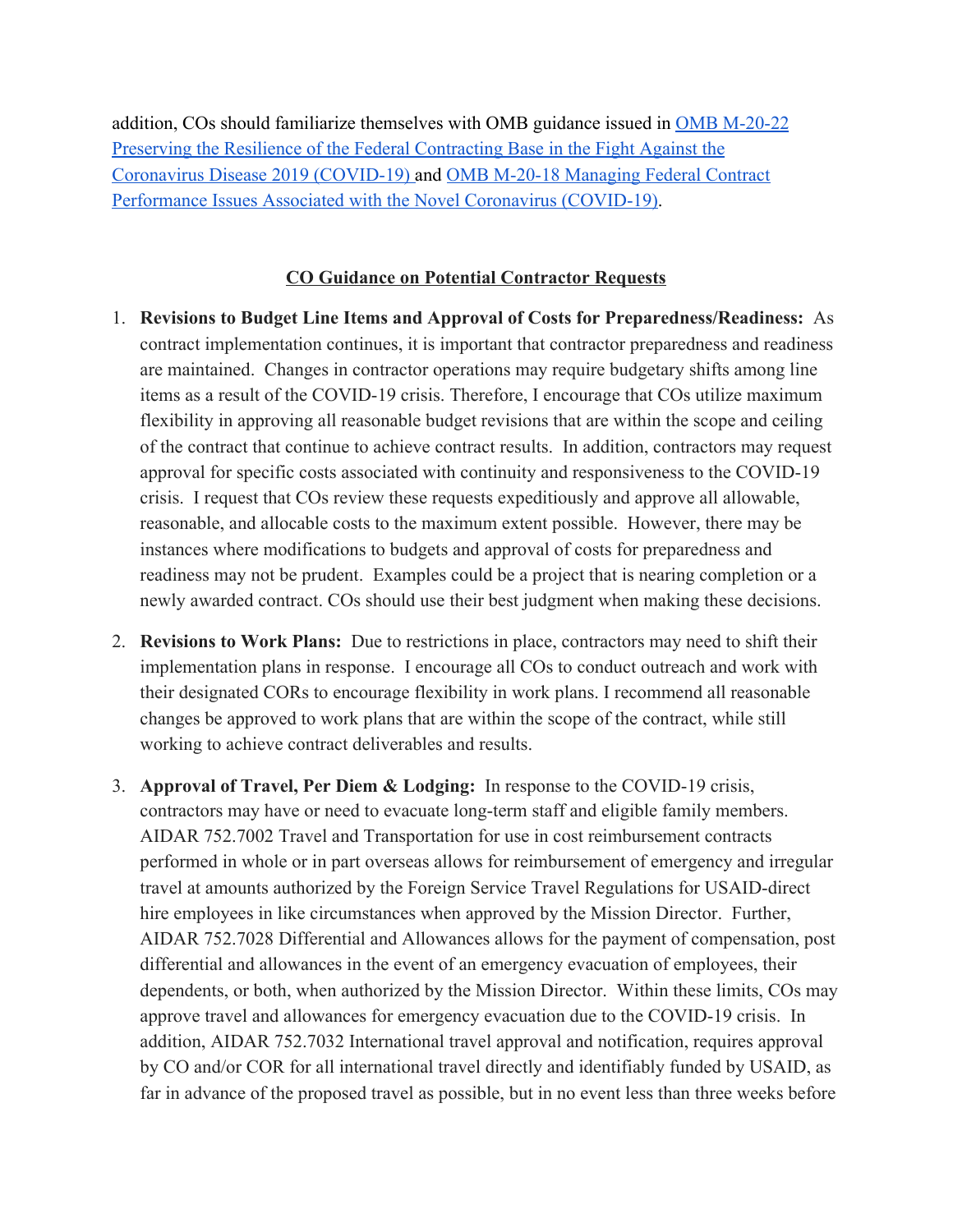travel is planned to commence. COs should recognize that these timeframes may be unable to be met during this crisis and should approach travel approvals with the greatest flexibility. COs are reminded that the requirement for eCountry Clearance remains.

- 4. **Extension to Acquisition Awards:** Due to conditions beyond contractor's control, extensions to contract period of performance may be necessary to respond to the COVID-19 crisis. Contract clauses provide remedies for emergency situations in the excusable delay clause or other appropriate clause contained in contracts. While each contract's terms and conditions are unique, I highlight the following authorities contained within FAR clauses that may be applicable to your contract:
	- Cost Reimbursable Type Contracts 52.249-14 Excusable Delays.
	- Fixed Price Supply and Service Contracts 52.249-8 Default (Fixed-Price Supply and Service).
	- Fixed Price Contracts for Research & Development 52.249-9 Default (Fixed-Price Research and Development).
	- Fixed Price Contracts for Construction 52.249-10 Default (Fixed-Price Construction).
	- GSA Schedule Contracts & Contracts Awarded Using FAR 12 Procedures- 52.212-4 Contract Terms and Conditions-Commercial Items

As applicable, the above clauses state that contractors shall not be held in default because of any failure to perform as a result of causes beyond their control. COs may approve extensions to period of performance and/or revisions to delivery schedules citing the excusable delay authority. I encourage COs to use the flexibilities contained within these authorities to approve reasonable in scope extensions to the maximum extent possible. When exercising flexibility, COs should be mindful of contracts that are critical to maintaining USAID's operations and response to the COVID-19 crisis and should not unduly delay performance of critical requirements. Additionally, COs should be cognizant that any extension or change to delivery schedule does not sacrifice the results and outcomes of the contract. In-scope changes as described in this section do not require a J&A or other approval beyond the CO. Out of scope contract changes may require a J&A and COs may utilize the [Expedited Procedures Package \(EPP\) for Responding to Outbreaks of Contagious](https://www.usaid.gov/work-usaid/resources-for-partners/covid-19-guidance-implementing-partners/expedited-procedures-package-epp) [Infectious Diseases,](https://www.usaid.gov/work-usaid/resources-for-partners/covid-19-guidance-implementing-partners/expedited-procedures-package-epp) if applicable to their circumstance.

5. **Maximizing Contractor Telework**: With restrictions in place, contractors may require long term telework and/or flexible work arrangements for their staff. I encourage all COs to approve and allow contractor telework to the extent that the duties performed under the contract allow for telework. Approval of contractor staff telework and/or flexible work arrangements must also be in accordance with the contractor's written policies. While maximum flexibility should be allowed, please be sure that contracts critical to the Agency's